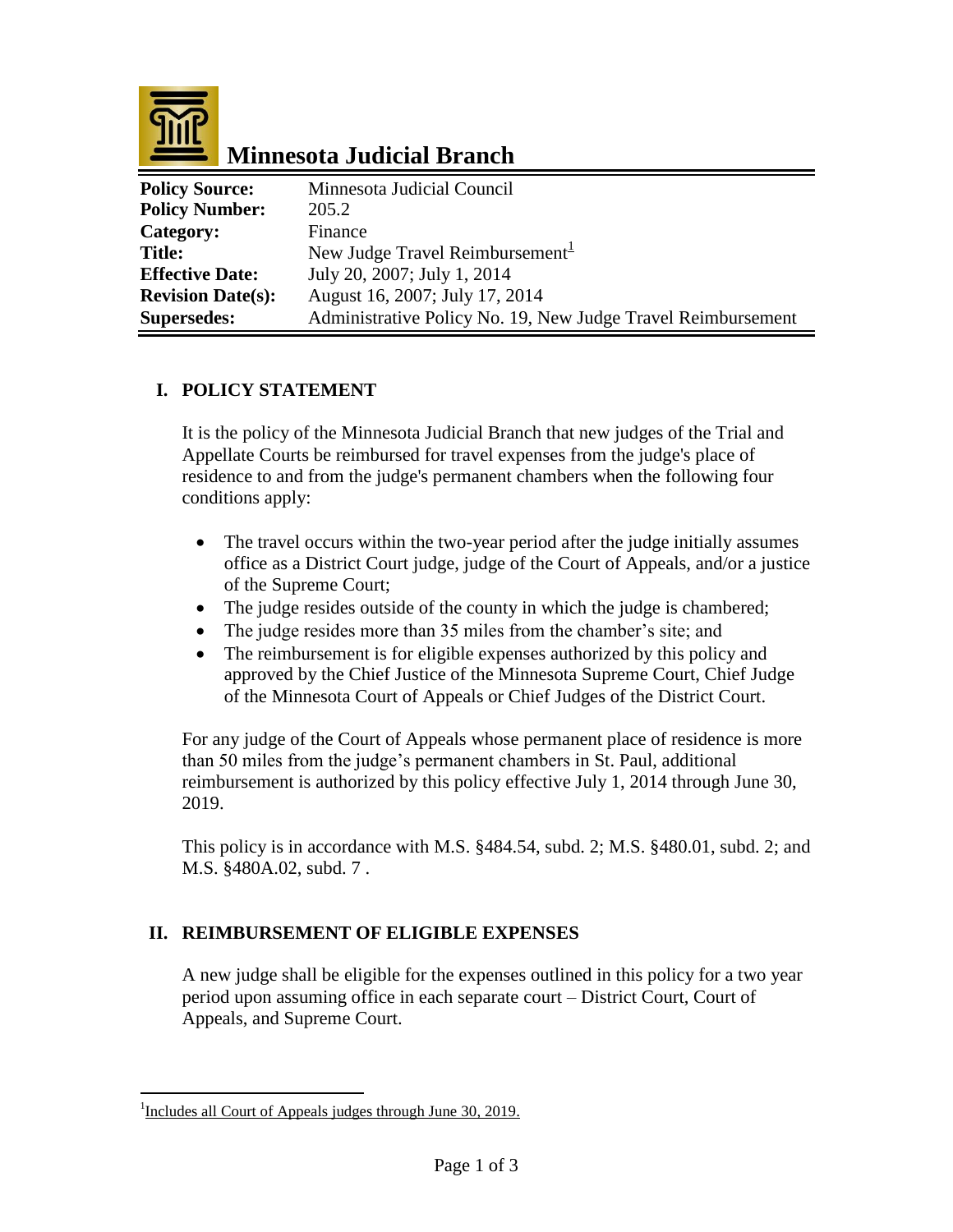New judges who travel a distance greater than 35 miles from their place of residence to their permanent chambers and reside outside of the county in which they are chambered are eligible for mileage reimbursement at the current Federal IRS reimbursement rate.

New judges who travel a distance greater than 70 miles from their place of residence to their permanent chambers and reside outside of the county in which they are chambered are also eligible for reimbursement of lodging or temporary residences and meals associated with overnight stays. If housing expenses are reimbursed, round trip mileage from the judge's permanent residence to the judge's temporary residence will only be reimbursed a maximum of once per week. Meals at the temporary residence and mileage between the temporary residence and the judge's chambers are not reimbursable. Such expenses must be approved by the Chief Justice of the Minnesota Supreme Court, Chief Judge of the Minnesota Court of Appeals, or Chief Judges of the District Court, depending on budget resources.

In addition, for any judge of the Court of Appeals whose permanent place of residence is more than 50 miles from the judge's permanent chambers in St. Paul, the judge shall be reimbursed for the expenses below effective July 1, 2014 through June 30, 2019. These expenses must be approved by the Chief Judge of the Minnesota Court of Appeals:

- Housing expenses of not less than \$1,000 per month. In place of a temporary residence reasonable overnight lodging and meals may be reimbursed; and
- Mileage for travel from the judge's permanent place of residence to and from the judge's permanent chambers charged at the current Federal IRS reimbursement rate. If housing is reimbursed, round trip mileage from the judge's permanent residence to the judge's temporary residence will only be reimbursed a maximum of once per week. Meals at the temporary residence and mileage between the temporary residence and the judge's chambers are not reimbursable.

### **III. INELIGIBLE EXPENSES**

No reimbursement shall be provided to new judges who travel 35 miles or less from their place of residence to their permanent chambers.

A new judge who is ineligible to receive new judge travel reimbursement according to this policy when initially assuming office, but subsequently relocates outside of the county in which the judge is chambered and more than 35 miles from the chamber's site after assuming office is not eligible for new judge travel reimbursement.

A Court of Appeals judge who is ineligible as of July 1, 2014 to receive travel reimbursement according to this policy, but subsequently relocates more than 50